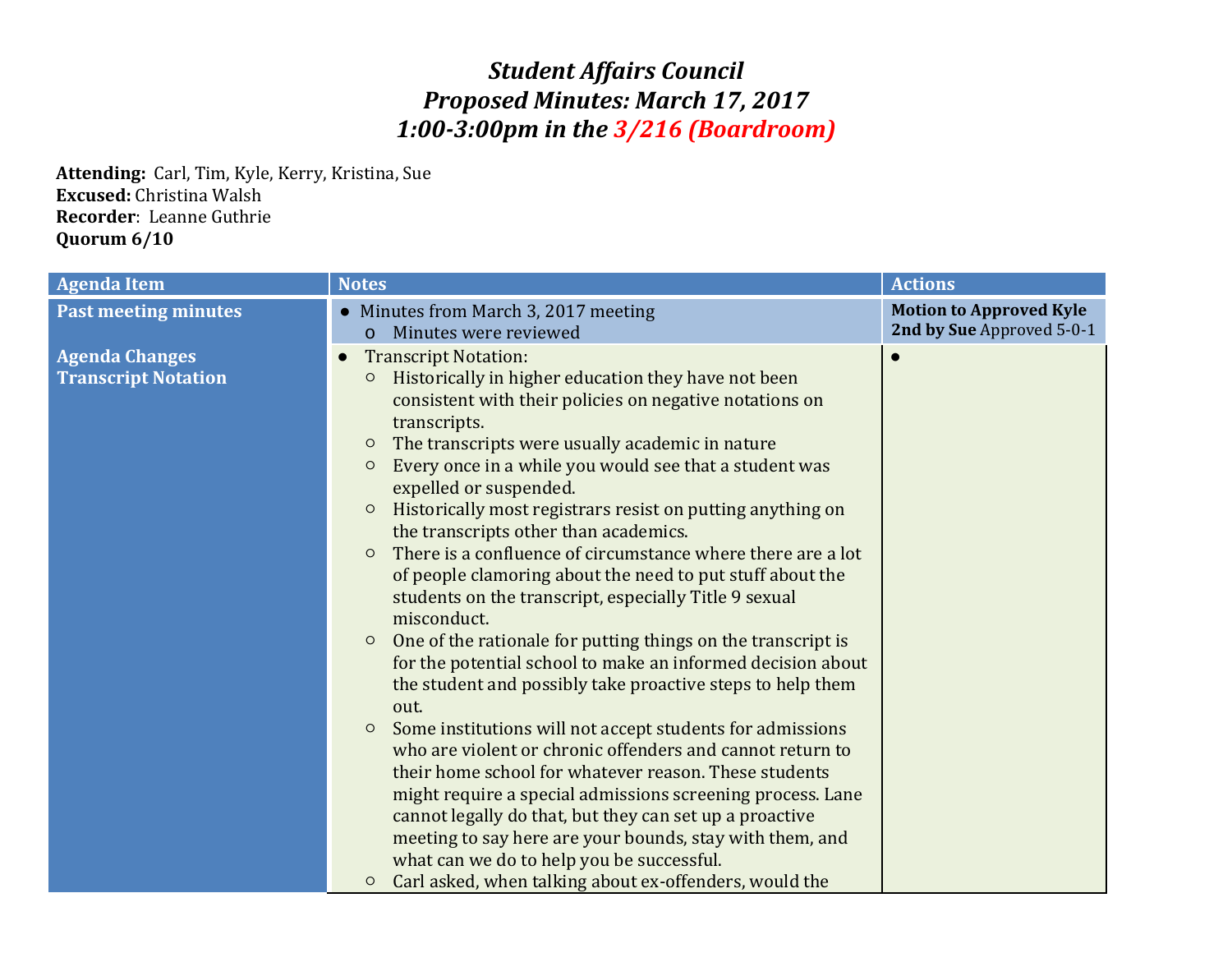|                           | policy be based on self-disclosure? If they do not disclose<br>then they would be in violation of college policy.<br>Kristina ask if there will be policy and procedure written if<br>$\circ$<br>this. If policy comes to fruition what do we do as an<br>institution to ensure consistency for students. We want<br>everyone to be treated equability.<br>If we are talking about when we put something on a<br>$\circ$<br>student's transcript, we would like to see as little reference<br>as possible and direction to speak to the Student Conduct<br>Ad<br>A concern is that if there is no transcript notation then there<br>$\circ$<br>is a risk of chronic offenders going to other institutions and<br>the schools not knowing what their status is.<br>If we develop policy we need to keep in mind that if we have<br>$\circ$<br>a notation, we need to have verbiage to remove the notation<br>from the transcript if the circumstances warrant it. |             |
|---------------------------|------------------------------------------------------------------------------------------------------------------------------------------------------------------------------------------------------------------------------------------------------------------------------------------------------------------------------------------------------------------------------------------------------------------------------------------------------------------------------------------------------------------------------------------------------------------------------------------------------------------------------------------------------------------------------------------------------------------------------------------------------------------------------------------------------------------------------------------------------------------------------------------------------------------------------------------------------------------|-------------|
|                           |                                                                                                                                                                                                                                                                                                                                                                                                                                                                                                                                                                                                                                                                                                                                                                                                                                                                                                                                                                  |             |
| <b>Policy review</b>      | • Student Travel                                                                                                                                                                                                                                                                                                                                                                                                                                                                                                                                                                                                                                                                                                                                                                                                                                                                                                                                                 | • no Action |
| <b>SAC Strategic Plan</b> | <b>SAC Strategic Plan</b>                                                                                                                                                                                                                                                                                                                                                                                                                                                                                                                                                                                                                                                                                                                                                                                                                                                                                                                                        |             |
| <b>Development</b>        | https://docs.google.com/document/d/1pHBNp8x8icAZzB<br>0<br>Xlght2 aw92qvicyeJwWDdz0lPuws/edit#heading=h.gjdgx                                                                                                                                                                                                                                                                                                                                                                                                                                                                                                                                                                                                                                                                                                                                                                                                                                                    |             |
|                           | • Approve guiding directions                                                                                                                                                                                                                                                                                                                                                                                                                                                                                                                                                                                                                                                                                                                                                                                                                                                                                                                                     |             |
|                           | What is student affairs at Lane Community College, who<br>$\mathbf{O}$<br>does it pertain to?                                                                                                                                                                                                                                                                                                                                                                                                                                                                                                                                                                                                                                                                                                                                                                                                                                                                    |             |
|                           | Instead of approaching the definition of who were where,<br>$\mathbf 0$<br>we looked at who we are not.                                                                                                                                                                                                                                                                                                                                                                                                                                                                                                                                                                                                                                                                                                                                                                                                                                                          |             |
|                           | We are not bounded by organizational structures and we<br>$\Omega$<br>encompass many functions.                                                                                                                                                                                                                                                                                                                                                                                                                                                                                                                                                                                                                                                                                                                                                                                                                                                                  |             |
|                           | We are bounded by our common core beliefs and<br>$\mathbf 0$                                                                                                                                                                                                                                                                                                                                                                                                                                                                                                                                                                                                                                                                                                                                                                                                                                                                                                     |             |
|                           | principles                                                                                                                                                                                                                                                                                                                                                                                                                                                                                                                                                                                                                                                                                                                                                                                                                                                                                                                                                       |             |
|                           | Student Affairs can be defined as; anything that is tied to or<br>$\Omega$<br>largely directly instructional, classroom instruction.                                                                                                                                                                                                                                                                                                                                                                                                                                                                                                                                                                                                                                                                                                                                                                                                                             |             |
|                           | How do we get people to do this work and hold them<br>$\mathbf 0$                                                                                                                                                                                                                                                                                                                                                                                                                                                                                                                                                                                                                                                                                                                                                                                                                                                                                                |             |
|                           | accountable when the councils don't operationalize work?                                                                                                                                                                                                                                                                                                                                                                                                                                                                                                                                                                                                                                                                                                                                                                                                                                                                                                         |             |
|                           | There are too many different plans and too many reports<br>$\mathbf{o}$<br>for each of them. We need a better system for doing this.                                                                                                                                                                                                                                                                                                                                                                                                                                                                                                                                                                                                                                                                                                                                                                                                                             |             |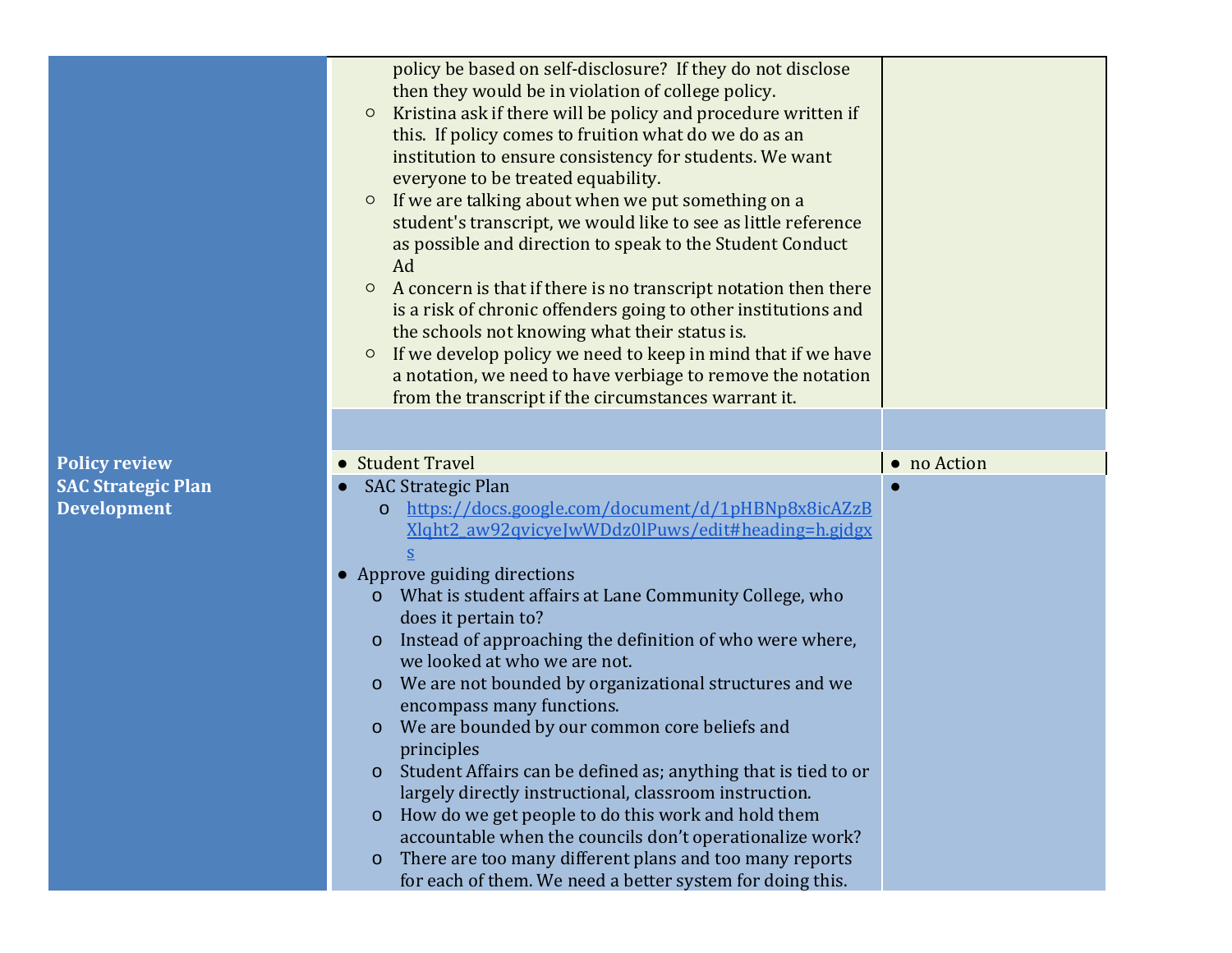|                                                        | Kerry proposed that at least with the SAC and Learning<br>$\Omega$<br>plans, that in ASA we embed them into our annual plan<br>process.<br>So instead of just focusing on one time funding and your<br>$\overline{O}$<br>goals for the year, we also include some of the strategies<br>developed by Learning Council and SAC, how we are going<br>to do it? And use the same format year after year.<br>• What is the Purpose of the SAC Strategic plan<br>It is to frame direction for department and divisions in<br>$\mathbf{O}$<br>planning and operationalizing work.<br>Group work on identifying indicators<br>Divide the 5 Strategic Directions amongst the council<br>$\mathbf{O}$<br>Present a draft some of the indicators at our next meeting<br>$\mathbf{O}$<br>on $4/7/17$ .<br>o Could we use the Service Mindset, Strategic Directions and<br>Transitions Teams to create some indicators for us?<br>Is there an SA team working on cross departmental<br>$\mathbf{O}$<br>partnerships? Could we look at the work that is happening<br>to give us some of those indicators?<br>o Continued discussion of looking at indicators.<br>• Finalize feedback plan |  |
|--------------------------------------------------------|-----------------------------------------------------------------------------------------------------------------------------------------------------------------------------------------------------------------------------------------------------------------------------------------------------------------------------------------------------------------------------------------------------------------------------------------------------------------------------------------------------------------------------------------------------------------------------------------------------------------------------------------------------------------------------------------------------------------------------------------------------------------------------------------------------------------------------------------------------------------------------------------------------------------------------------------------------------------------------------------------------------------------------------------------------------------------------------------------------------------------------------------------------------------------------|--|
| <b>Student Affairs</b><br><b>Transformation Update</b> | Kerry                                                                                                                                                                                                                                                                                                                                                                                                                                                                                                                                                                                                                                                                                                                                                                                                                                                                                                                                                                                                                                                                                                                                                                       |  |
| <b>Title III Grant Overview</b>                        | Grant framework (attached)<br>• Steering committee                                                                                                                                                                                                                                                                                                                                                                                                                                                                                                                                                                                                                                                                                                                                                                                                                                                                                                                                                                                                                                                                                                                          |  |
| <b>Spring Agenda Items</b>                             |                                                                                                                                                                                                                                                                                                                                                                                                                                                                                                                                                                                                                                                                                                                                                                                                                                                                                                                                                                                                                                                                                                                                                                             |  |